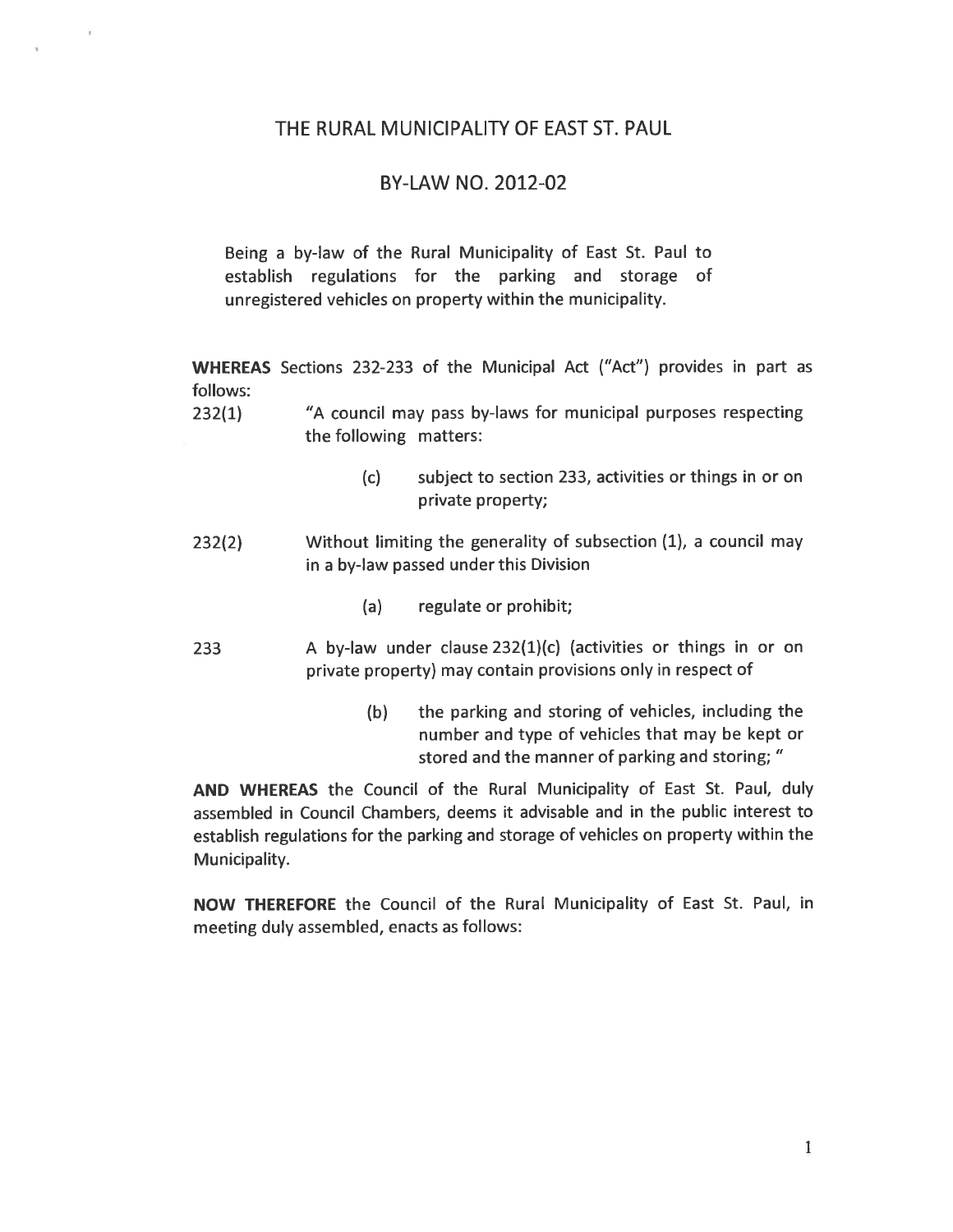# 1. Definitions

- 1.1 "motor vehicle" means a vehicle that is designed to be self-propelled or propelled by electric power, and includes <sup>a</sup> snow vehicle that is capable of being registered under the Drivers and Vehicles Act, but does not include a farm tractor, an implement of husbandry, a special mobile machine, an off-road vehicle or a power-assisted bicycle.
- 1.2 "number plate" means <sup>a</sup> plate to be displayed on a vehicle showing the numbers and letters that make up the vehicle's registration number under the Drivers and Vehicles Act or under the laws of a jurisdiction outside Manitoba if the vehicle is registered outside Manitoba.
- 1.3 "occupier" means an occupier at common law and includes a person who is in physical possession of the parcel of land.
- 1.4 "off-road vehicle" means any wheeled or tracked motorized vehicle designed or adapted for cross-country travel on land, water, ice, snow, marsh, swamp land or other natural terrain and includes, but is not limited to, a snowmobile, an all-terrain vehicle, a mini-bike, dirt-bike and trail-bike, a miniature vehicle such as a dune or sport buggy, an off-road maintenance machine, an amphibious vehicle, whether or not it is registered under the Drivers and Vehicles Act, but does not include an implement of husbandry, farm tractor, special mobile machine, garden tractor, lawn tractor or golf cart.
- 1.5 "owner", in relation to property, means <sup>a</sup> person who is the owner of a freehold estate in the property, and includes
	- (a) <sup>a</sup> person who is an owner with another person as joint tenant or tenant in common of <sup>a</sup> freehold estate;
	- (b) <sup>a</sup> person who is registered under the Condominium Act as the owner, as defined in that Act, of a unit under that Act; and
	- $(c)$  a real owner, as defined in subsection  $1(1)$  of the Municipal Assessment Act.
- 1.6 "parcel of land" means the aggregate of all land described in any manner in a certificate of title.
- 1.7 "unregistered vehicle" means <sup>a</sup> motor vehicle not displaying <sup>a</sup> number plate with <sup>a</sup> validation sticker confirming valid registration of the motor vehicle under the Drivers and Vehicles Act.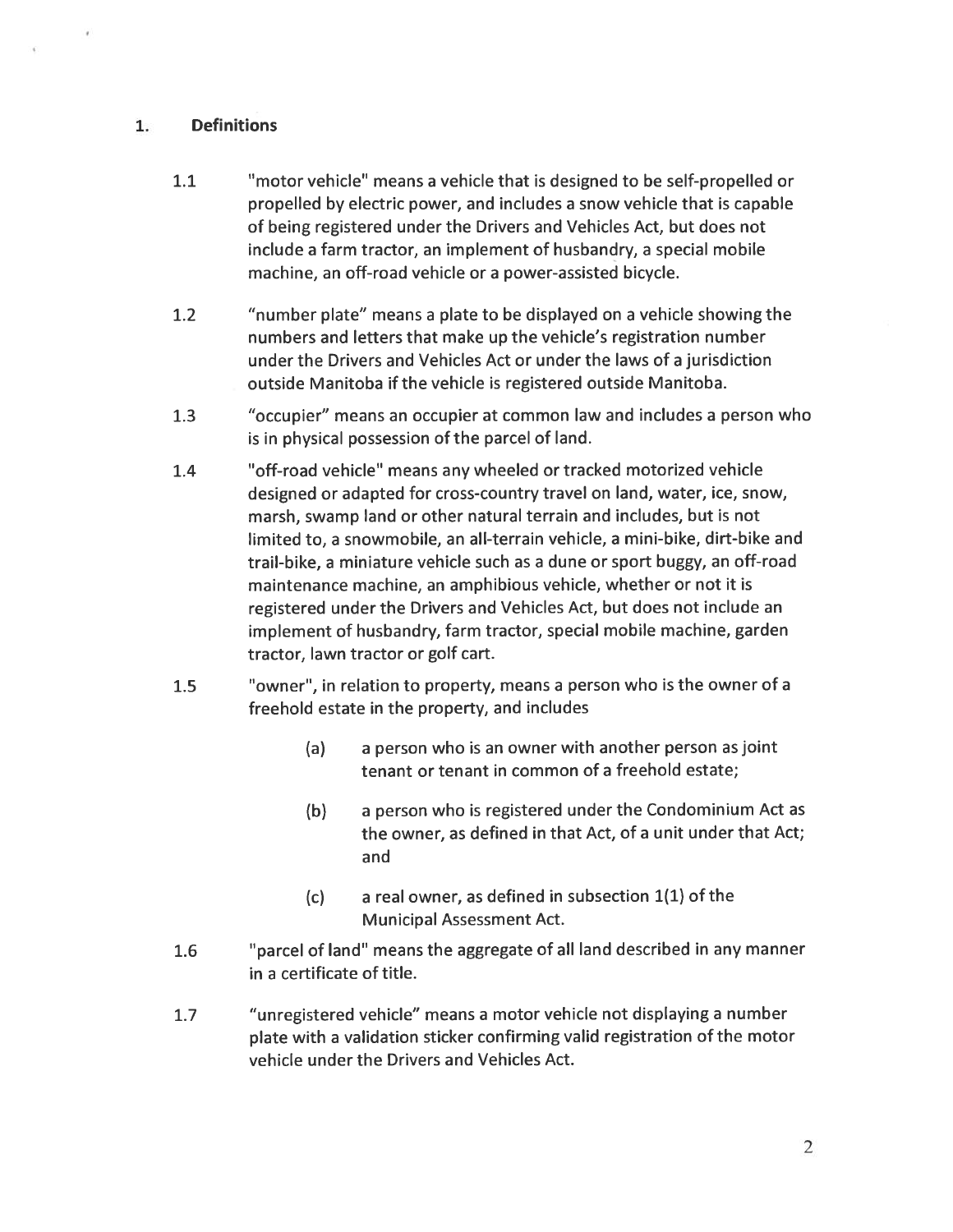- 1.8 "validation sticker" means a sticker for use on a number plate to show that the registration of the vehicle that displays the number plate is valid or to show the expire date of the registration under the Drivers and Vehicles Act.
- 1.9 "vehicle' means a device, in, upon, or by which a person or thing is or may be transported or drawn upon a highway but does not include a device designed to be moved solely by human muscular power or used exclusively upon stationary rails or tracks, or a motorized mobility aid.

## 2. Purpose

2.1 The purpose of this by-law is to regulate the parking and storage of unregistered vehicles on property within the Municipality, and to provide for the administration and enforcement of this By-law.

## 3. Prohibition

3.1 No owner or occupier of <sup>a</sup> parcel of land shall permit the parking or storage on the parcel of land of more than one (1) unregistered vehicle.

## 4. Qualification on prohibition

- 4.1 The prohibition in section <sup>3</sup> does not apply to the parking or storage of unregistered vehicles inside an enclosed building.
- 4.2 Despite the number of unregistered vehicles permitted under section 3, for a parcel of land zoned as Single Housing Dwelling Residential Zone (R1-10), Two Housing Dwelling Residential Zone (RT) and Multiple Housing Dwelling Residential Zone (RM) in the Municipality's Zoning By-law passed under the Planning Act, the parking and storage of unregistered vehicles will not be permitted.

## 5. Enforcement

- 5.1 <sup>A</sup> By-law Enforcement Officer appointed under the Municipality's Enforcement By-law is authorized to enforce this By-law.
- 5.2 The By-law Enforcement Officer has all powers, duties, discretion and functions of <sup>a</sup> designated officer set out in the Act and of a By-law Enforcement Officer under the Municipality's Enforcement By-law in administering and enforcing this By-law.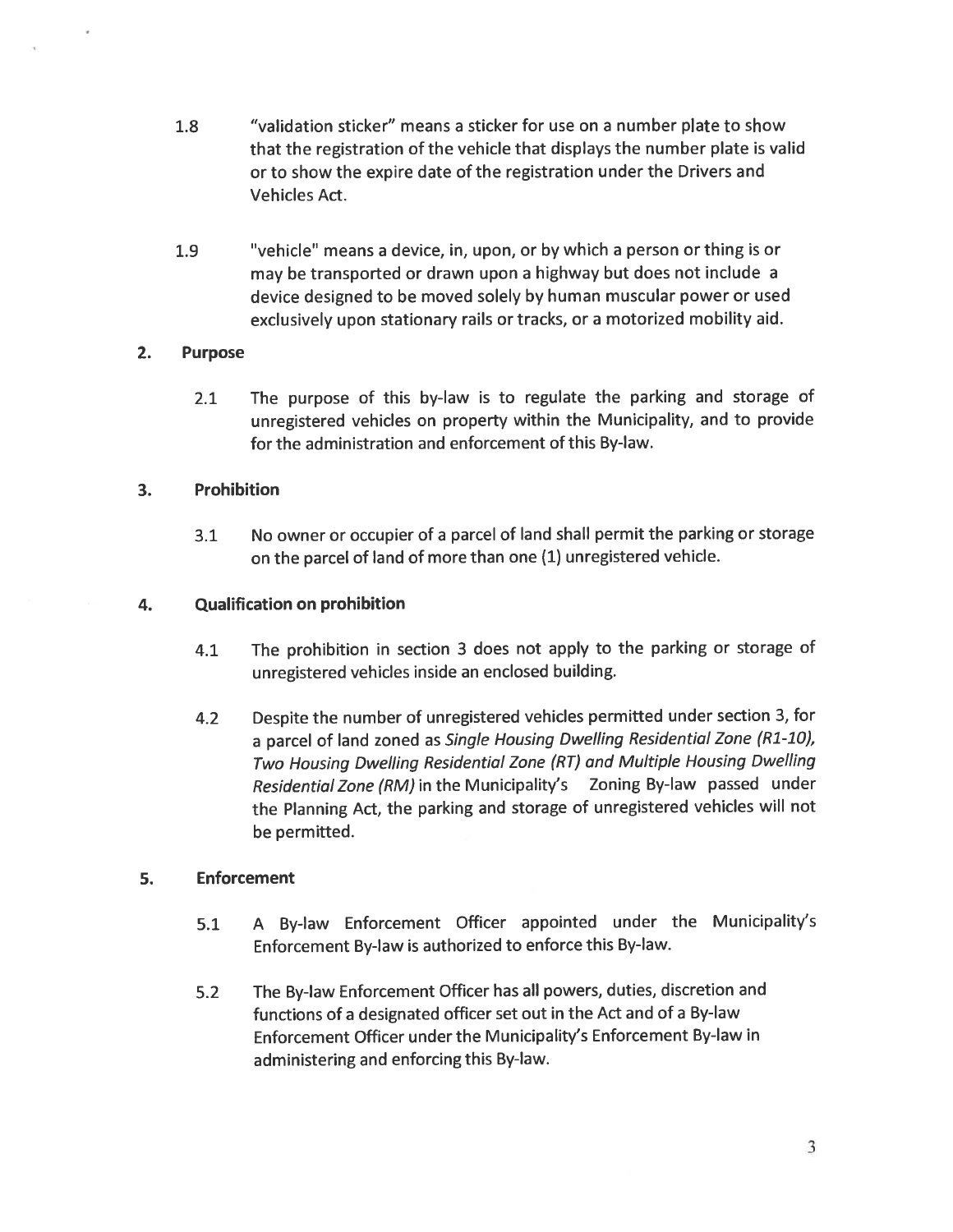- 5.3 In administering and enforcing this By-law, the By-law Enforcement Officer may seize and impound an unregistered vehicle. The By-law Enforcement Officer shall impound a seized unregistered vehicle at the place designated by the Municipality.
- 5.4 If the owner or occupier of the parcel of land was not present at the time when an unregistered vehicle was seized, the By-law Enforcement Officer shall take reasonable steps to notify the owner or occupier that the unregistered vehicle has been impounded, the reasons for the impoundment, and what the owner or occupier can do about the return of the unregistered vehicle.
- 5.5 The By-law Enforcement Officer shall release an unregistered vehicle upon payment of the seizure and impoundment fees set out under Schedule A, and the owner or occupier satisfying the By-law Enforcement Officer that arrangements have been made to ensure the unregistered vehicle will not be returned to the parcel of land.
- 5.6 If the owner or occupier of the parcel of land has not applied for the return of the unregistered vehicle within 30 days from the date of the seizure, the By-law Enforcement Officer shall provide notice to the owner or occupier that the By-law Enforcement Officer may dispose of the unregistered vehicle by <sup>a</sup> fixed date if the owner or occupier does not apply for the return of the unregistered vehicle and pay the fees set out in Schedule A.
- 5.7 If the owner or occupier of the parcel of land has not applied for the return and paid the fees by the set date, the By-law Enforcement Officer may dispose of the unregistered vehicle. If the unregistered vehicle is sold, the By-law Enforcement Officer shall apply the proceeds of sale against the outstanding fees set out in Schedule <sup>A</sup> and return any balance to the owner or occupier. Outstanding fees not recovered through the disposition of an unregistered vehicle are an amount owing to the Municipality by the owner or occupier, and may be collected in any manner in which <sup>a</sup> tax may be collected or enforced under the Act.

## 6. Registration card presumption

6.1 <sup>A</sup> motor vehicle on <sup>a</sup> parcel of land not displaying <sup>a</sup> number plate with <sup>a</sup> validation sticker confirming valid registration of the motor vehicle under the Drivers and Vehicles Act shall be presumed to be an unregistered vehicle, unless the owner or occupier of the parcel of land can establish the registration of the vehicle is valid.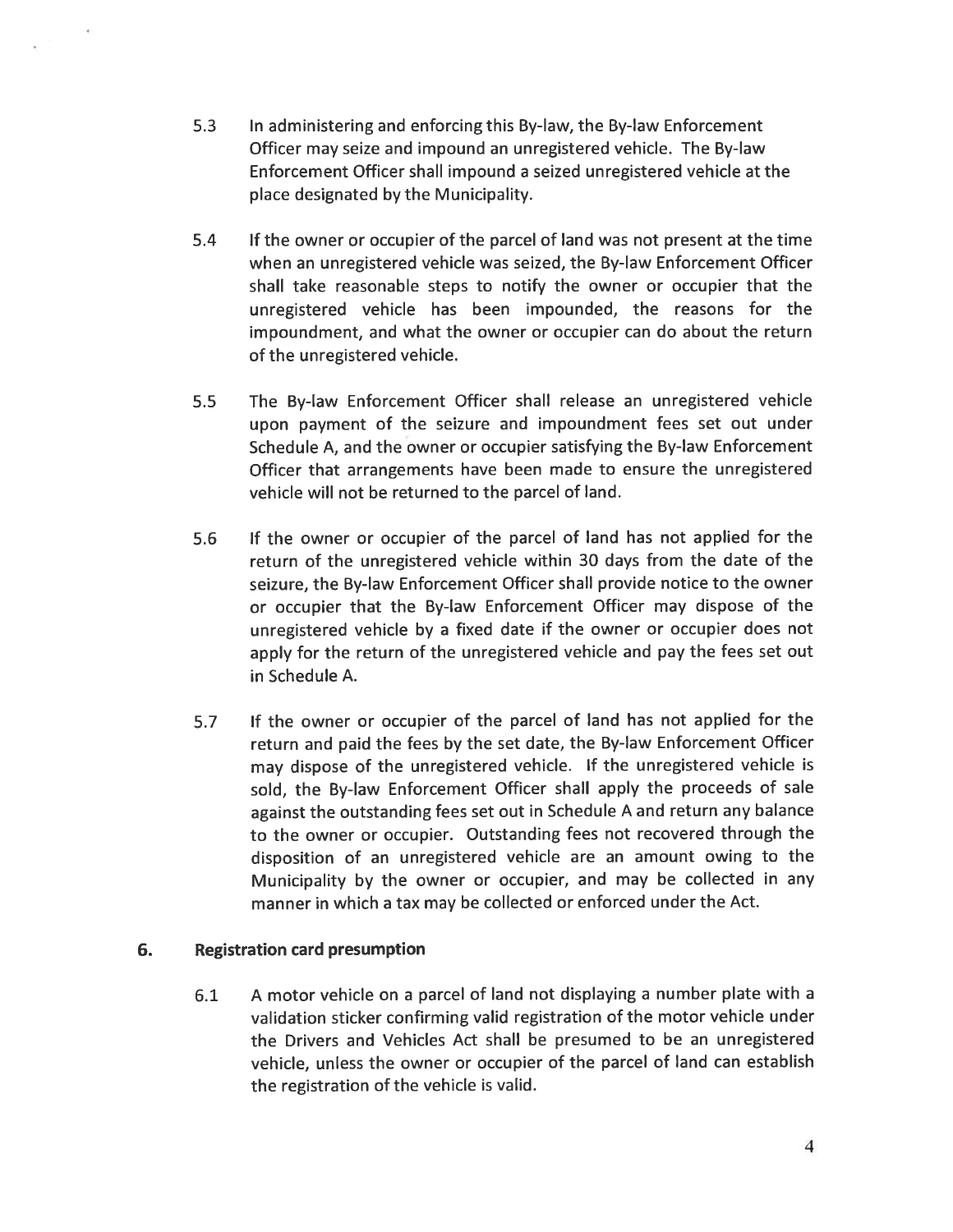#### 7. Offence

7.1 <sup>A</sup> person who contravenes this By-law is guilty of an offence and is liable on summary conviction to <sup>a</sup> fine of not more than \$1000.00, and to the imposition of <sup>a</sup> penalty in the amount of the Municipality's enforcement costs associated with the conduct that gave rise to the offence.

#### 8. Repeal

8.1 By-law No. 2009-07 is repealed.

DONE AND PASSED as <sup>a</sup> by-law of the Rural Municipality of East St. Paul, at East St. Paul, in Manitoba, this  $4<sup>th</sup>$  day of April, 2012.

<u>Murrence</u>

Mayor

Chief Administrative Officer

Read a first time this 14<sup>th</sup> day of March, 2012.

Read a second time this 4<sup>th</sup> day of April, 2012.

Read a third time this 4<sup>th</sup> day of April, 2012.